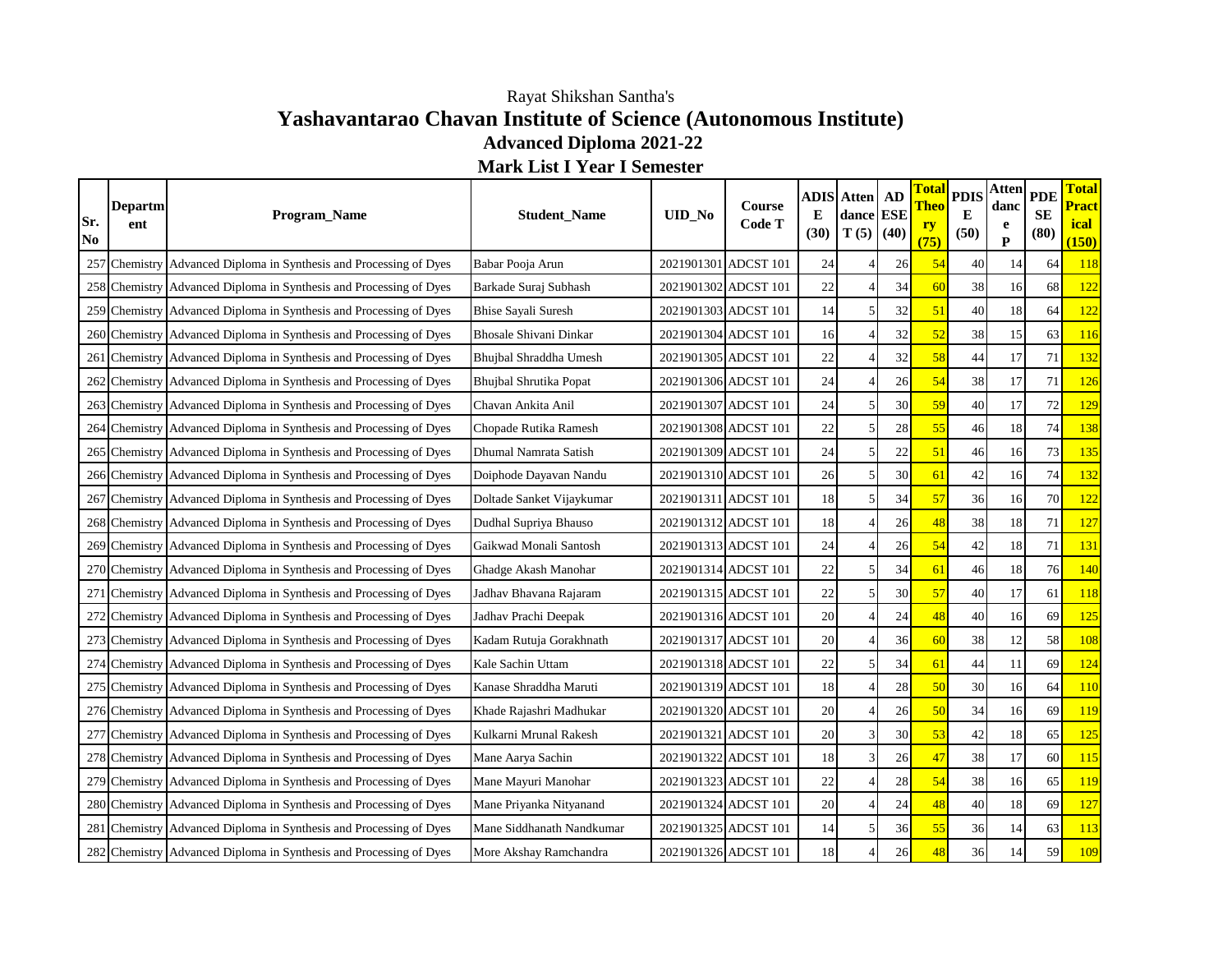| 283 | Chemistry Advanced Diploma in Synthesis and Processing of Dyes     | Mulik Tejaswini Prakash      |                      | 2021901327 ADCST 101 | 22 |                | 26   | 52 | 46 | 13 | 61 | <b>120</b> |
|-----|--------------------------------------------------------------------|------------------------------|----------------------|----------------------|----|----------------|------|----|----|----|----|------------|
|     | 284 Chemistry Advanced Diploma in Synthesis and Processing of Dyes | Nikam Akash Vishnu           |                      | 2021901328 ADCST 101 | 22 | $\mathfrak{H}$ | 34   | 61 | 46 | 18 | 74 | 138        |
| 285 | Chemistry Advanced Diploma in Synthesis and Processing of Dyes     | Patel Shoaib Mainuddin       |                      | 2021901329 ADCST 101 | 20 | 5.             | 30   | 55 | 44 | 18 | 76 | 138        |
| 286 | Chemistry Advanced Diploma in Synthesis and Processing of Dyes     | Pawar Akshada Pralhad        |                      | 2021901330 ADCST 101 | 14 |                | 28   | 45 | 34 | 15 | 56 | <b>105</b> |
| 287 | Chemistry Advanced Diploma in Synthesis and Processing of Dyes     | Pawar Dhanshri Sunil         | 2021901331 ADCST 101 |                      | 24 |                | 24   | 52 | 38 | 17 | 62 | 117        |
| 288 | Chemistry Advanced Diploma in Synthesis and Processing of Dyes     | Pawar Shailesh Dnyanoba      |                      | 2021901332 ADCST 101 | 18 |                | 24   | 46 | 38 | 18 | 72 | 128        |
| 289 | Chemistry Advanced Diploma in Synthesis and Processing of Dyes     | Raje Amruta Jaywant          |                      | 2021901333 ADCST 101 | 18 |                | 30   | 52 | 34 | 14 | 68 | 116        |
| 290 | Chemistry Advanced Diploma in Synthesis and Processing of Dyes     | Ranavare Nikita Arun         |                      | 2021901334 ADCST 101 | 22 |                | 24   | 50 | 36 | 16 | 63 | <b>115</b> |
|     | 291 Chemistry Advanced Diploma in Synthesis and Processing of Dyes | Raut Nikita Manohar          |                      | 2021901335 ADCST 101 | 16 |                | 28   | 48 | 44 | 17 | 71 | 132        |
|     | 292 Chemistry Advanced Diploma in Synthesis and Processing of Dyes | Sabale Sayali Sudhir         |                      | 2021901336 ADCST 101 | 28 |                | 32   | 64 | 38 | 16 | 70 | 124        |
| 293 | Chemistry Advanced Diploma in Synthesis and Processing of Dyes     | Salunkhe Shantanu Rajendra   |                      | 2021901337 ADCST 101 | 22 |                | 32   | 58 | 40 | 18 | 75 | 133        |
| 294 | Chemistry Advanced Diploma in Synthesis and Processing of Dyes     | Shedge Ankita Bhagavat       |                      | 2021901338 ADCST 101 | 24 | 5              | 26   | 55 | 46 | 14 | 72 | 132        |
| 295 | Chemistry Advanced Diploma in Synthesis and Processing of Dyes     | Shinde Dhanshri Sudhakar     |                      | 2021901339 ADCST 101 | 24 |                | 20   | 48 | 38 | 13 | 59 | 110        |
| 296 | Chemistry Advanced Diploma in Synthesis and Processing of Dyes     | Shinde Sakshi Pradeep        |                      | 2021901340 ADCST 101 | 22 |                | 40   | 66 | 48 | 17 | 71 | 136        |
| 297 | Chemistry Advanced Diploma in Synthesis and Processing of Dyes     | Shinde Yogesh Anil           |                      | 2021901341 ADCST 101 | 24 | 5              | 30   | 59 | 38 | 16 | 74 | 128        |
| 298 | Chemistry Advanced Diploma in Synthesis and Processing of Dyes     | Sutar Rohit Rajesh           |                      | 2021901342 ADCST 101 | 18 | 3              | 36   | 57 | 40 | 18 | 66 | 124        |
| 299 | Chemistry Advanced Diploma in Synthesis and Processing of Dyes     | Yadav Priyanka Sanjay        |                      | 2021901343 ADCST 101 | 26 | 5.             | 24   | 55 | 42 | 17 | 75 | 134        |
|     | 300 Chemistry Advanced Diploma in Synthesis and Processing of Dyes | Yadav Sagar Jaywant          |                      | 2021901344 ADCST 101 | 22 |                | 34   | 60 | 40 | 18 | 75 | 133        |
| 301 | Chemistry Advanced Diploma in Synthesis and Processing of Dyes     | Awkirkar Pranita Ramchandra  |                      | 2021901101 ADCST 101 | 24 |                | 26   | 54 | 36 | 18 | 71 | <b>125</b> |
| 302 | Chemistry Advanced Diploma in Synthesis and Processing of Dyes     | Babar Nikhil Shankarrao      |                      | 2021901102 ADCST 101 | 14 |                | 30   | 48 | 34 | 16 | 58 | 108        |
| 303 | Chemistry Advanced Diploma in Synthesis and Processing of Dyes     | Bagade Trupti Vishnu         | 2021901103 ADCST 101 |                      | 22 |                | 32   | 58 | 40 | 16 | 67 | 123        |
| 304 | Chemistry Advanced Diploma in Synthesis and Processing of Dyes     | Bhosale Kedar Vijay          |                      | 2021901104 ADCST 101 | 24 |                | 28   | 56 | 38 | 17 | 66 | 121        |
| 305 | Chemistry Advanced Diploma in Synthesis and Processing of Dyes     | Bodake Kirtee Mangesh        |                      | 2021901105 ADCST 101 | 16 |                | 24   | 44 | 38 | 16 | 52 | 106        |
| 306 | Chemistry Advanced Diploma in Synthesis and Processing of Dyes     | <b>Borate Pratik Pramod</b>  |                      | 2021901106 ADCST 101 | 24 |                | 24   | 52 | 36 | 17 | 73 | 126        |
| 307 | Chemistry Advanced Diploma in Synthesis and Processing of Dyes     | Chavan Anil Ashok            | 2021901107 ADCST 101 |                      | 13 |                | 4 ab | 17 | 28 | 12 | 47 | 87         |
|     | 308 Chemistry Advanced Diploma in Synthesis and Processing of Dyes | Devare Sneha Ankush          |                      | 2021901108 ADCST 101 | 18 |                | 26   | 48 | 34 | 15 | 70 | 119        |
| 309 | Chemistry Advanced Diploma in Synthesis and Processing of Dyes     | Dhumal Shridhar Anil         |                      | 2021901109 ADCST 101 | 24 |                | 38   | 66 | 40 | 12 | 65 | 117        |
|     | 310 Chemistry Advanced Diploma in Synthesis and Processing of Dyes | Gaikwad Asmita Annaso        |                      | 2021901110 ADCST 101 | 14 |                | 22   | 40 | 38 | 14 | 63 | 115        |
|     | 311 Chemistry Advanced Diploma in Synthesis and Processing of Dyes | Ghadge Rushikesh Rajaram     | 2021901111 ADCST 101 |                      | 14 |                | 28   | 46 | 36 | 18 | 71 | 125        |
|     | 312 Chemistry Advanced Diploma in Synthesis and Processing of Dyes | Ghatage Shambhuraj Arunkumar |                      | 2021901112 ADCST 101 | 18 |                | 28   | 50 | 38 | 16 | 68 | <u>122</u> |
| 313 | Chemistry Advanced Diploma in Synthesis and Processing of Dyes     | Ghodke Rajashri Avinash      | 2021901113 ADCST 101 |                      | 18 |                | 34   | 56 | 42 | 15 | 64 | 121        |
|     | 314 Chemistry Advanced Diploma in Synthesis and Processing of Dyes | Gore Kishori Sanjay          |                      | 2021901114 ADCST 101 | 24 |                | 36   | 64 | 40 | 12 | 64 | 116        |
|     | 315 Chemistry Advanced Diploma in Synthesis and Processing of Dyes | Gore Sakshi Dattatray        | 2021901115 ADCST 101 |                      | 24 |                | 34   | 62 | 40 | 14 | 67 | 121        |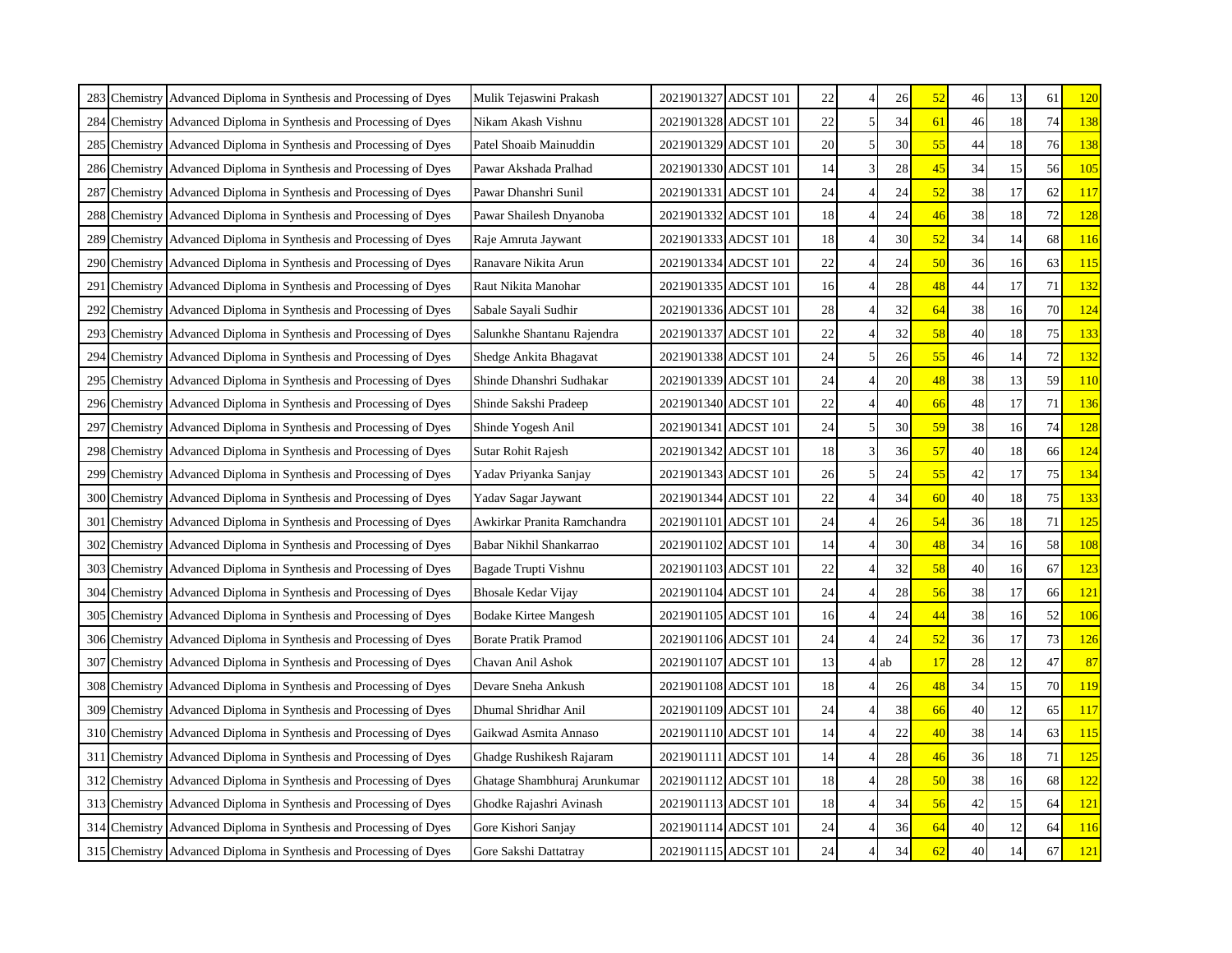|     | 316 Chemistry Advanced Diploma in Synthesis and Processing of Dyes | Jadhav Anand Rahul          | 2021901116 ADCST 101 |                      | 14  |    | 26 | 44 | 38 | 18 | 74 | <b>130</b> |
|-----|--------------------------------------------------------------------|-----------------------------|----------------------|----------------------|-----|----|----|----|----|----|----|------------|
|     | 317 Chemistry Advanced Diploma in Synthesis and Processing of Dyes | Jadhav Pratiksha Sanjay     |                      | 2021901117 ADCST 101 | 20  |    | 34 | 58 | 44 | 16 | 68 | 128        |
|     | 318 Chemistry Advanced Diploma in Synthesis and Processing of Dyes | Jadhav Priyanka Dashrath    |                      | 2021901118 ADCST 101 | 13  |    | 22 | 38 | 30 | 12 | 48 | 90         |
| 319 | Chemistry Advanced Diploma in Synthesis and Processing of Dyes     | Jagtap Mayur Suresh         |                      | 2021901119 ADCST 101 | 20  |    | 32 | 56 | 44 | 14 | 68 | 126        |
| 320 | Chemistry Advanced Diploma in Synthesis and Processing of Dyes     | Jagtap Vinit Sambhaji       |                      | 2021901120 ADCST 101 | ab  | Ab | ab | ıb | ab | Ab | ab | ab         |
| 321 | Chemistry Advanced Diploma in Synthesis and Processing of Dyes     | Jangam Sonali Sanjay        |                      | 2021901121 ADCST 101 | 14  |    | 26 | 44 | 38 | 17 | 71 | <b>126</b> |
| 322 | Chemistry Advanced Diploma in Synthesis and Processing of Dyes     | Kadam Omkar Sudhir          |                      | 2021901122 ADCST 101 | 22  |    | 32 | 58 | 36 | 18 | 72 | 126        |
| 323 | Chemistry Advanced Diploma in Synthesis and Processing of Dyes     | Kamble Pavankumar Prakash   |                      | 2021901123 ADCST 101 | 24  |    | 34 | 62 | 42 | 18 | 72 | 132        |
|     | 324 Chemistry Advanced Diploma in Synthesis and Processing of Dyes | Kharade Dhanashri Kamalakar | 2021901124 ADCST 101 |                      | 22  |    | 32 | 58 | 36 | 17 | 71 | 124        |
|     | 325 Chemistry Advanced Diploma in Synthesis and Processing of Dyes | Khatake Swapnil Chandrakant |                      | 2021901125 ADCST 101 | 18  |    | 32 | 54 | 34 | 12 | 55 | <b>101</b> |
| 326 | Chemistry Advanced Diploma in Synthesis and Processing of Dyes     | Kumbhar Rutuja Rajkumar     |                      | 2021901126 ADCST 101 | 18  |    | 26 | 48 | 36 | 14 | 55 | 105        |
| 327 | Chemistry Advanced Diploma in Synthesis and Processing of Dyes     | Lavate Ganesh Tanaji        |                      | 2021901127 ADCST 101 | 22  |    | 36 | 62 | 42 | 18 | 72 | 132        |
| 328 | Chemistry Advanced Diploma in Synthesis and Processing of Dyes     | Lavate Saurabh Sukhadev     |                      | 2021901128 ADCST 101 | 22  |    | 28 | 54 | 44 | 18 | 74 | 136        |
| 329 | Chemistry Advanced Diploma in Synthesis and Processing of Dyes     | Lembhe Amruta Vijay         |                      | 2021901129 ADCST 101 | 16  |    | 26 | 46 | 38 | 14 | 65 | 117        |
| 330 | Chemistry Advanced Diploma in Synthesis and Processing of Dyes     | Mane Sarika Udya            |                      | 2021901130 ADCST 101 | 18  |    | 34 | 55 | 44 | 15 | 65 | 124        |
| 331 | Chemistry Advanced Diploma in Synthesis and Processing of Dyes     | More Amruta Dilip           |                      | 2021901131 ADCST 101 | 22  | 3  | 28 | 53 | 38 | 16 | 67 | 121        |
| 332 | Chemistry Advanced Diploma in Synthesis and Processing of Dyes     | More Ashwini Mahendra       |                      | 2021901132 ADCST 101 | lab | Ab | ab | ıb | ab | Ab | ab | ab         |
|     | 333 Chemistry Advanced Diploma in Synthesis and Processing of Dyes | More Harshada Dipak         |                      | 2021901133 ADCST 101 | 20  |    | 30 | 54 | 48 | 16 | 69 | 133        |
| 334 | Chemistry Advanced Diploma in Synthesis and Processing of Dyes     | Patil Manoj Shivaji         |                      | 2021901134 ADCST 101 | lab | Ab | ab | ıb | ab | Ab | ab | ab         |
| 335 | Chemistry Advanced Diploma in Synthesis and Processing of Dyes     | Pinjari Ramesh Bharat       |                      | 2021901135 ADCST 101 | 18  |    | 24 | 46 | 34 | 14 | 63 | <b>111</b> |
|     | 336 Chemistry Advanced Diploma in Synthesis and Processing of Dyes | Sabale Pratiksha Navanath   | 2021901136 ADCST 101 |                      | 18  |    | 32 | 54 | 38 | 18 | 70 | <b>126</b> |
|     | 337 Chemistry Advanced Diploma in Synthesis and Processing of Dyes | Salunkhe Amruta Mansinh     |                      | 2021901137 ADCST 101 | 18  |    | 32 | 54 | 38 | 16 | 59 | 113        |
| 338 | Chemistry Advanced Diploma in Synthesis and Processing of Dyes     | Salunkhe Vishakha Sanjiv    |                      | 2021901138 ADCST 101 | 22  |    | 30 | 56 | 42 | 14 | 68 | 124        |
| 339 | Chemistry Advanced Diploma in Synthesis and Processing of Dyes     | Shinde Rutuja Tanaji        |                      | 2021901139 ADCST 101 | 18  |    | 30 | 53 | 38 | 18 | 75 | 131        |
|     | 340 Chemistry Advanced Diploma in Synthesis and Processing of Dyes | Shingate Ajinkya Ganpat     | 2021901140 ADCST 101 |                      | 14  |    | 32 | 50 | 42 | 17 | 70 | 129        |
| 341 | Chemistry Advanced Diploma in Synthesis and Processing of Dyes     | Shirke Nisha Sunil          |                      | 2021901141 ADCST 101 | 16  | 5  | 34 | 55 | 44 | 18 | 71 | 133        |
| 342 | Chemistry Advanced Diploma in Synthesis and Processing of Dyes     | Sonawane Mayuri Narendra    |                      | 2021901142 ADCST 101 | 18  |    | 30 | 52 | 40 | 13 | 67 | 120        |
| 343 | Chemistry Advanced Diploma in Synthesis and Processing of Dyes     | Suryawanshi Rima Ajay       |                      | 2021901143 ADCST 101 | 16  |    | 32 | 53 | 44 | 18 | 74 | 136        |
|     | 344 Chemistry Advanced Diploma in Synthesis and Processing of Dyes | Yadav Renuka Vijay          |                      | 2021901144 ADCST 101 | 24  |    | 30 | 58 | 42 | 15 | 66 | 123        |
|     | 345 Chemistry Advanced Diploma in Physico-chemical analysis        | Bagade Akanksha Avinash     |                      | 2021901201 ADCPT 101 | 18  |    | 26 | 48 | 25 | 14 | 57 | 96         |
|     |                                                                    |                             |                      |                      |     |    |    |    |    |    |    |            |
|     | 346 Chemistry Advanced Diploma in Physico-chemical analysis        | Bagwan Sahaniya Najir       |                      | 2021901202 ADCPT 101 | 14  |    | 40 | 58 | 46 | 16 | 54 | 116        |
| 347 | Chemistry Advanced Diploma in Physico-chemical analysis            | Bhagat Sonal Shailendra     |                      | 2021901203 ADCPT 101 | 14  | 51 | 40 | 59 | 40 | 18 | 58 | <b>116</b> |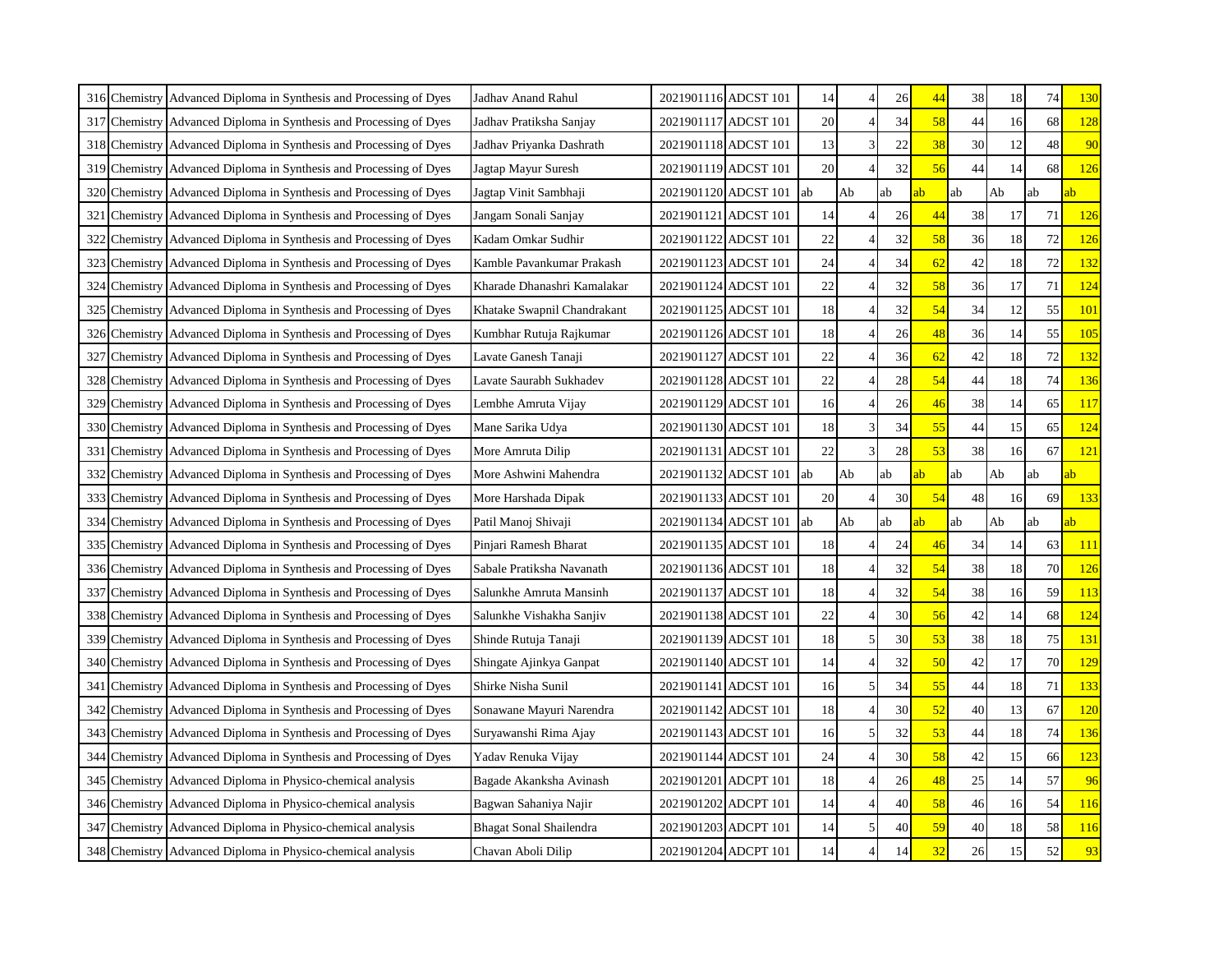| 349 Chemistry Advanced Diploma in Physico-chemical analysis | Chavan Komal Popat         |                      | 2021901205 ADCPT 101 | 16 |                          | 24 | 44 | 32 | 17 | 53 |            |
|-------------------------------------------------------------|----------------------------|----------------------|----------------------|----|--------------------------|----|----|----|----|----|------------|
| 350 Chemistry Advanced Diploma in Physico-chemical analysis | Deshmukh Damini Shamrao    | 2021901206 ADCPT 101 |                      | 14 | $\overline{4}$           | 18 | 36 | 20 | 17 | 57 | 94         |
| 351 Chemistry Advanced Diploma in Physico-chemical analysis | Deshmukh Mayur Santosh     |                      | 2021901207 ADCPT 101 | 16 | 5                        | 28 | 49 | 48 | 17 | 55 | 120        |
| 352 Chemistry Advanced Diploma in Physico-chemical analysis | Gandhale Abhiman Ravindra  | 2021901208 ADCPT 101 |                      | 26 | 5                        | 38 | 69 | 30 | 18 | 70 | 118        |
| 353 Chemistry Advanced Diploma in Physico-chemical analysis | Gandhale Swabhiman Dilip   | 2021901209 ADCPT 101 |                      | 20 | 5                        | 38 | 63 | 42 | 16 | 60 | <u>118</u> |
| 354 Chemistry Advanced Diploma in Physico-chemical analysis | Ghutukade Rahul Raosaheb   | 2021901210 ADCPT 101 |                      | 16 | 5                        | 38 | 59 | 30 | 16 | 56 | 102        |
| 355 Chemistry Advanced Diploma in Physico-chemical analysis | Jadhav Chaitanya Jitendra  | 2021901211 ADCPT 101 |                      | 20 | 5                        | 18 | 43 | 30 | 16 | 62 | 108        |
| 356 Chemistry Advanced Diploma in Physico-chemical analysis | Jadhav Gauri Ramchandra    | 2021901212 ADCPT 101 |                      | 18 | $\overline{4}$           | 20 | 42 | 28 | 18 | 60 | 106        |
| 357 Chemistry Advanced Diploma in Physico-chemical analysis | Jadhav Shruti Abhijit      | 2021901213 ADCPT 101 |                      | 30 | $\Delta$                 | 36 | 70 | 40 | 18 | 71 | 129        |
| 358 Chemistry Advanced Diploma in Physico-chemical analysis | Jadhav Tanuja Niwas        | 2021901214 ADCPT 101 |                      | 16 | 5                        | 22 | 43 | 30 | 18 | 59 | <b>107</b> |
| 359 Chemistry Advanced Diploma in Physico-chemical analysis | Jagtap Shrushti Vijaykumar | 2021901215 ADCPT 101 |                      | 16 | 5                        | 20 | 41 | 30 | 17 | 59 | 106        |
| 360 Chemistry Advanced Diploma in Physico-chemical analysis | Jangam Sohan Sanjay        | 2021901216 ADCPT 101 |                      | 12 | $\Delta$                 | 26 | 42 | 24 | 16 | 54 | 94         |
| 361 Chemistry Advanced Diploma in Physico-chemical analysis | Kadam Komal Sanjay         | 2021901217 ADCPT 101 |                      | 14 |                          | 26 | 44 | 24 | 12 | 50 | 86         |
| 362 Chemistry Advanced Diploma in Physico-chemical analysis | Kadam Pragati Vijay        | 2021901218 ADCPT 101 |                      | 20 | 5                        | ab | 25 | 15 | 11 | 53 | 79         |
| 363 Chemistry Advanced Diploma in Physico-chemical analysis | Kadam Pratiksha Sambhaji   | 2021901219 ADCPT 101 |                      | 20 | $\overline{4}$           | 26 | 50 | 24 | 16 | 62 | 102        |
| 364 Chemistry Advanced Diploma in Physico-chemical analysis | Kadam Tanvi Vikas          | 2021901220 ADCPT 101 |                      | 18 | $\overline{4}$           | 24 | 46 | 32 | 16 | 61 | 109        |
| 365 Chemistry Advanced Diploma in Physico-chemical analysis | Kharat Pratiksha Suresh    | 2021901221 ADCPT 101 |                      | 16 | 3                        | 18 | 37 | 28 | 18 | 59 | 105        |
| 366 Chemistry Advanced Diploma in Physico-chemical analysis | Kokare Dhulu Janu          |                      | 2021901222 ADCPT 101 | 20 | 3                        | 24 | 47 | 48 | 17 | 62 | 127        |
| 367 Chemistry Advanced Diploma in Physico-chemical analysis | Lokhande Arati Janardan    | 2021901223 ADCPT 101 |                      | 20 | $\overline{\mathcal{L}}$ | 16 | 40 | 28 | 16 | 60 | 104        |
| 368 Chemistry Advanced Diploma in Physico-chemical analysis | Mahulkar Pooja Shrirang    | 2021901224 ADCPT 101 |                      | 16 | $\overline{4}$           | 26 | 46 | 26 | 18 | 60 | 104        |
| 369 Chemistry Advanced Diploma in Physico-chemical analysis | Mane Harshada Sandesh      | 2021901225 ADCPT 101 |                      | 14 | 5                        | 20 | 39 | 36 | 14 | 50 | <b>100</b> |
| 370 Chemistry Advanced Diploma in Physico-chemical analysis | More Akanksha Adhik        |                      | 2021901226 ADCPT 101 | 20 |                          | 26 | 50 | 30 | 14 | 53 | 97         |
| 371 Chemistry Advanced Diploma in Physico-chemical analysis | Nalawade Snehal Shashikant | 2021901227           | ADCPT 101            | 14 | $\overline{4}$           | 16 | 34 | 26 | 13 | 51 | 90         |
| 372 Chemistry Advanced Diploma in Physico-chemical analysis | Nikam Harshad Sudhir       | 2021901228 ADCPT 101 |                      | 18 | 5                        | 16 | 39 | 22 | 18 | 63 | 103        |
| 373 Chemistry Advanced Diploma in Physico-chemical analysis | Pawar Aditi Shankar        | 2021901229 ADCPT 101 |                      | 20 | 5                        | 22 | 47 | 28 | 18 | 62 | 108        |
| 374 Chemistry Advanced Diploma in Physico-chemical analysis | Pawar Akshay Dilip         | 2021901230 ADCPT 101 |                      | 18 | 3                        | 34 | 55 | 44 | 15 | 57 | 116        |
| 375 Chemistry Advanced Diploma in Physico-chemical analysis | Phadtare Aarti Dilip       |                      | 2021901231 ADCPT 101 | 16 | $\Delta$                 | 24 | 44 | 30 | 17 | 57 | 104        |
| 376 Chemistry Advanced Diploma in Physico-chemical analysis | Phadtare Shubham Yashwant  | 2021901232 ADCPT 101 |                      | ab | ab                       | ab | ab | Ab | ab | Ab | Ab         |
| 377 Chemistry Advanced Diploma in Physico-chemical analysis | Salunkhe Rutuja Sudhir     | 2021901233 ADCPT 101 |                      | 16 | $\Delta$                 | 32 | 52 | 38 | 14 | 55 | 107        |
| 378 Chemistry Advanced Diploma in Physico-chemical analysis | Sathe Priyanka Manohar     | 2021901234 ADCPT 101 |                      | 16 | $\overline{4}$           | 18 | 38 | 28 | 16 | 59 | 103        |
| 379 Chemistry Advanced Diploma in Physico-chemical analysis | Sawant Sachin Nandkumar    | 2021901235 ADCPT 101 |                      | 20 |                          | 36 | 60 | 24 | 17 | 60 | 101        |
| 380 Chemistry Advanced Diploma in Physico-chemical analysis | Shikhare Aashish Prakash   | 2021901236 ADCPT 101 |                      | 24 | $\Delta$                 | 36 | 64 | 32 | 16 | 66 | <u>114</u> |
| 381 Chemistry Advanced Diploma in Physico-chemical analysis | Shinde Akshay Savata       | 2021901237 ADCPT 101 |                      | 16 |                          | 20 | 40 | 32 | 18 | 55 | 105        |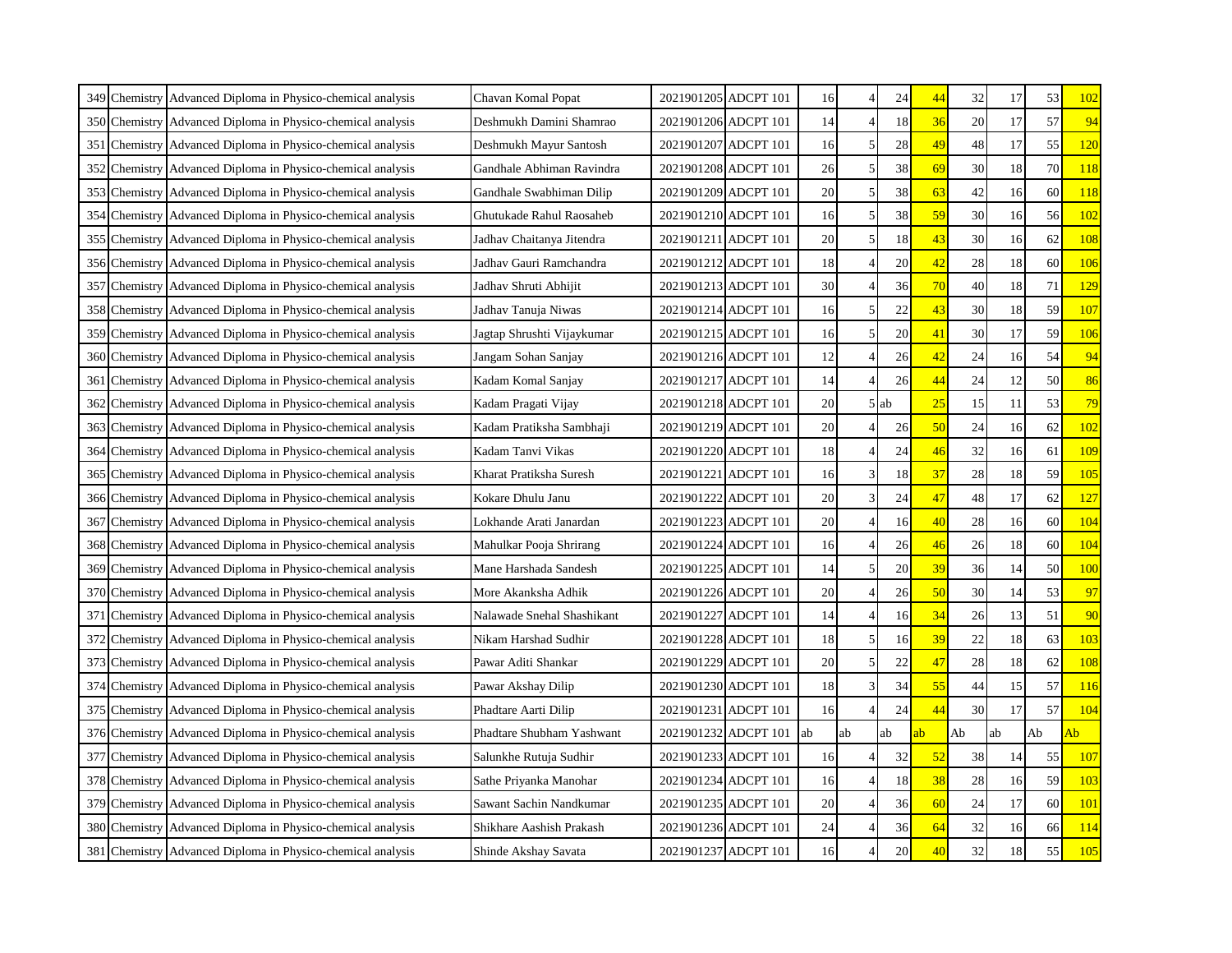| 382 Chemistry Advanced Diploma in Physico-chemical analysis | Shinde Atharva Pramod       |                      | 2021901238 ADCPT 101 | 28 | 5                        | 34 | 67 | 30 | 14 | 69 |            |
|-------------------------------------------------------------|-----------------------------|----------------------|----------------------|----|--------------------------|----|----|----|----|----|------------|
| 383 Chemistry Advanced Diploma in Physico-chemical analysis | Shinde Rushikesh Santosh    | 2021901239 ADCPT 101 |                      | 18 | $\overline{4}$           | 20 | 42 | 28 | 13 | 57 | 98         |
| 384 Chemistry Advanced Diploma in Physico-chemical analysis | Shingare Pratiksha Vikas    | 2021901240 ADCPT 101 |                      | 16 | $\Delta$                 | 32 | 52 | 18 | 17 | 58 | 93         |
| 385 Chemistry Advanced Diploma in Physico-chemical analysis | Suryawanshi Neha Sunil      | 2021901241 ADCPT 101 |                      | 18 |                          | 24 | 47 | 26 | 16 | 59 | 101        |
| 386 Chemistry Advanced Diploma in Physico-chemical analysis | Sutar Siddhesh Mohan        | 2021901242 ADCPT 101 |                      | 26 | 3                        | 24 | 53 | 15 | 18 | 69 | 102        |
| 387 Chemistry Advanced Diploma in Physico-chemical analysis | Thorat Pooja Rajendra       | 2021901243 ADCPT 101 |                      | 14 | 5                        | 20 | 39 | 30 | 17 | 57 | 104        |
| 388 Chemistry Advanced Diploma in Physico-chemical analysis | Yewale Rupali Santosh       | 2021901244 ADCPT 101 |                      | 14 | $\overline{4}$           | 18 | 36 | 20 | 18 | 55 | 93         |
| 389 Chemistry Advanced Diploma in Physico-chemical analysis | Anbhule Pooja Adinath       | 2021901401 ADCPT 101 |                      | 13 | $\overline{4}$           | ab | 17 | Ab | Ab | Ab | Ab         |
| 390 Chemistry Advanced Diploma in Physico-chemical analysis | Babar Pooja Shankar         |                      | 2021901402 ADCPT 101 | 16 | $\Delta$                 | 20 | 40 | 34 | 16 | 56 | 106        |
| 391 Chemistry Advanced Diploma in Physico-chemical analysis | Barge Rohit Sanjay          | 2021901403 ADCPT 101 |                      | 12 | 3                        | 32 | 47 | 26 | 16 | 51 | 93         |
| 392 Chemistry Advanced Diploma in Physico-chemical analysis | Bhilare Prajakta Shashikant |                      | 2021901404 ADCPT 101 | ab | ab                       | ab | ab | Ab | ab | Ab | Ab         |
| 393 Chemistry Advanced Diploma in Physico-chemical analysis | Dongare Komal Tanaji        | 2021901405 ADCPT 101 |                      | 12 |                          | 26 | 42 | 30 | 16 | 55 | 93         |
| 394 Chemistry Advanced Diploma in Physico-chemical analysis | Gaikwad Pratiksha Ramdas    | 2021901406 ADCPT 101 |                      | 14 |                          | 22 | 40 | 30 | 17 | 57 | 104        |
| 395 Chemistry Advanced Diploma in Physico-chemical analysis | Ingale Amruta Ashok         | 2021901407 ADCPT 101 |                      | 15 | $\overline{4}$           | 16 | 35 | 30 | 12 | 53 | 95         |
| 396 Chemistry Advanced Diploma in Physico-chemical analysis | Ithape Pratiksha Sunil      | 2021901408 ADCPT 101 |                      | 18 | $\Delta$                 | 26 | 48 | 26 | 15 | 59 | <b>100</b> |
| 397 Chemistry Advanced Diploma in Physico-chemical analysis | Jadhav Rutuja Janardhan     | 2021901409 ADCPT 101 |                      | 15 | $\overline{4}$           | 26 | 45 | 30 | 12 | 52 | 94         |
| 398 Chemistry Advanced Diploma in Physico-chemical analysis | Jadhav Rutuja Satish        | 2021901410 ADCPT 101 |                      | 15 | $\overline{4}$           | 20 | 39 | 24 | 14 | 55 | 93         |
| 399 Chemistry Advanced Diploma in Physico-chemical analysis | Jadhav Santosh Ashok        |                      | 2021901411 ADCPT 101 | 13 | $\overline{4}$           | 36 | 53 | 22 | 18 | 58 | 98         |
| 400 Chemistry Advanced Diploma in Physico-chemical analysis | Jadhav Suraj Shahaji        | 2021901412 ADCPT 101 |                      | 28 | $\overline{4}$           | 40 | 72 | 38 | 16 | 69 | 123        |
| 401 Chemistry Advanced Diploma in Physico-chemical analysis | Jagdale Prajakta Rajendra   | 2021901413 ADCPT 101 |                      | 18 | $\overline{4}$           | 18 | 40 | 22 | 15 | 58 | 95         |
| 402 Chemistry Advanced Diploma in Physico-chemical analysis | Jagtap Akanksha Shivaji     | 2021901414 ADCPT 101 |                      | 12 | $\overline{4}$           | ab | 16 | 16 | 12 | 49 | 77         |
| 403 Chemistry Advanced Diploma in Physico-chemical analysis | Jamdade Pavan Ajit          | 2021901415 ADCPT 101 |                      | 16 |                          | 22 | 42 | 18 | 14 | 57 | 89         |
| 404 Chemistry Advanced Diploma in Physico-chemical analysis | Kadam Chetan Kisan          | 2021901416 ADCPT 101 |                      | 18 | $\overline{4}$           | 36 | 58 | 28 | 18 | 59 | 105        |
| 405 Chemistry Advanced Diploma in Physico-chemical analysis | Kadam Sanchita Sanjay       | 2021901417 ADCPT 101 |                      | 18 | $\overline{4}$           | 14 | 36 | 22 | 16 | 59 | 97         |
| 406 Chemistry Advanced Diploma in Physico-chemical analysis | Kadam Sushant Suresh        |                      | 2021901418 ADCPT 101 | ab | ab                       | ab | ab | Ab | ab | Ab | Ab         |
| 407 Chemistry Advanced Diploma in Physico-chemical analysis | Kanase Ankita Pratap        | 2021901419 ADCPT 101 |                      | 12 |                          | 32 | 48 | 30 | 14 | 53 | 97         |
| 408 Chemistry Advanced Diploma in Physico-chemical analysis | Kanase Mayuri Muralidhar    |                      | 2021901420 ADCPT 101 | 18 | $\overline{4}$           | 30 | 52 | 30 | 15 | 55 | <b>100</b> |
| 409 Chemistry Advanced Diploma in Physico-chemical analysis | Kokitkar Shraddha Rajaram   | 2021901421 ADCPT 101 |                      | 16 | $\overline{\mathcal{A}}$ | 30 | 50 | 28 | 17 | 58 | 103        |
| 410 Chemistry Advanced Diploma in Physico-chemical analysis | Kondalwade Meghana Sainath  | 2021901422 ADCPT 101 |                      | 16 | $\overline{4}$           | 36 | 56 | 42 | 18 | 58 | 118        |
| 411 Chemistry Advanced Diploma in Physico-chemical analysis | Kumbhar Madhavi Bhivaji     | 2021901423 ADCPT 101 |                      | 26 | $\overline{4}$           | 40 | 70 | 48 | 18 | 66 | 132        |
| 412 Chemistry Advanced Diploma in Physico-chemical analysis | Mandhare Omkar Shrirang     |                      | 2021901424 ADCPT 101 | 20 | $\overline{4}$           | 22 | 46 | 28 | 17 | 60 | 105        |
| 413 Chemistry Advanced Diploma in Physico-chemical analysis | Patil Shubham Anant         | 2021901425 ADCPT 101 |                      | Ab | Ab                       | ab | ab | Ab | ab | Ab | Ab         |
| 414 Chemistry Advanced Diploma in Physico-chemical analysis | Pawar Akanksha Chandrakant  | 2021901426 ADCPT 101 |                      | 16 |                          | 28 | 48 | 22 | 14 | 52 | 88         |